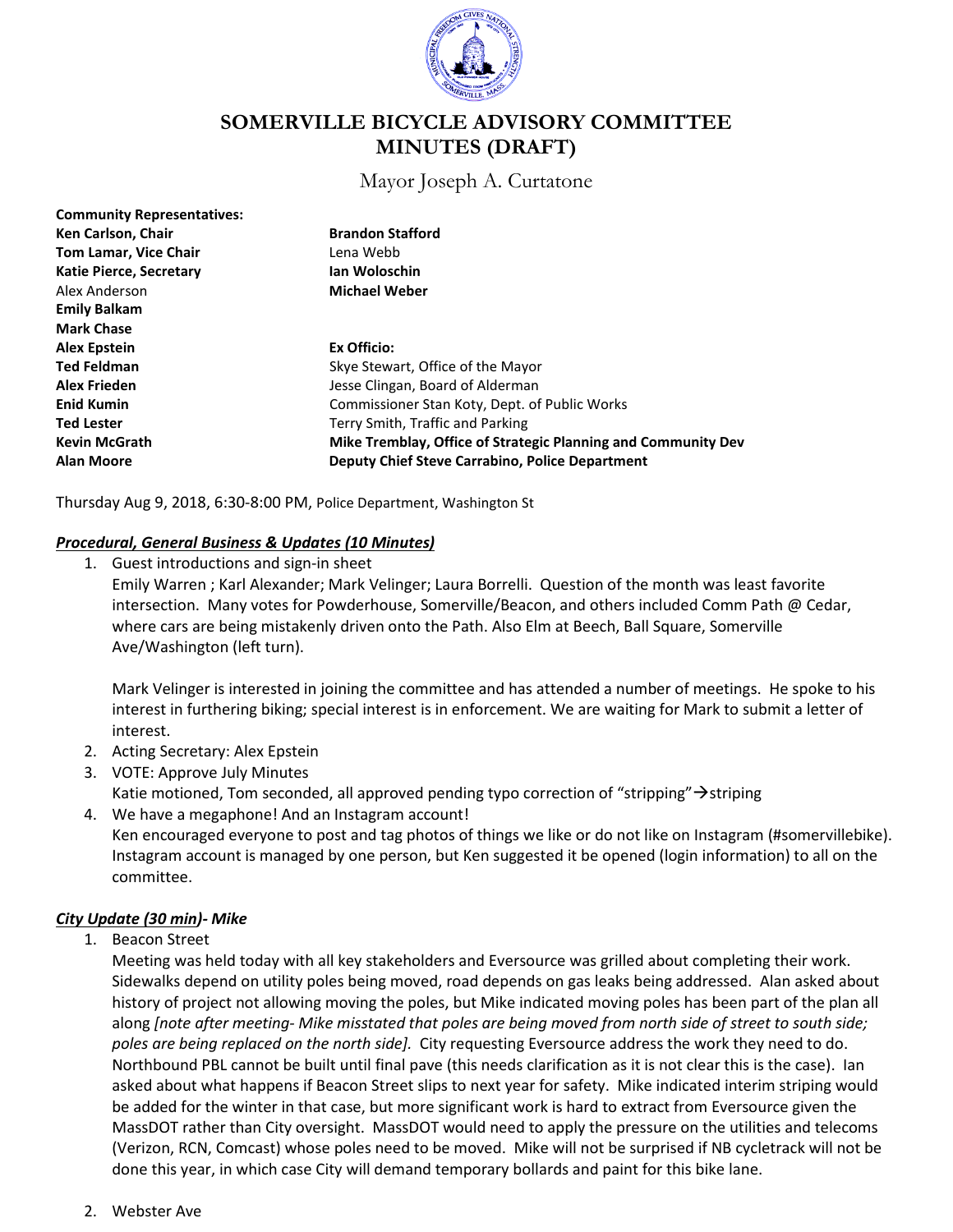Everyone knows this is a priority. Paint crews have striping plans and can deploy 1-2 weeks after pave. Paving is holding this up. Decision to postpone upper Medford Street to 2019 may expedite Webster paving.

3. City policy on Bird Scooters

City issued cease and desist on July 31, no scooters are currently in the City according to the app. Mike envisions developing an RFP for one or more sanctioned scooter vendors. Even if we don't sanction, Arlington or Medford will, so the City needs to be proactive in developing a framework. Discussion of the legality of scooters included points that the MGL was written for scooters along the lines of Vespas, not small standing electric scooters. Tom expressed a hope that future regulations would not inhibit the availability of scooters as a viable, sustainable mode that can help people get out of cars. Ken remarked on his positive experience with e-scooters in San Diego, but noted that they might not make it up steep hills. There was agreement that any e-scooter sanctioned in the future through the RFP should be able to climb the hills.

4. Potential replacement of Grove Street gate with bollards

The City is currently reviewing utility of the gate. It appears Grove Street is on the fire service area boundary and would never actually be used by the fire department. Mike is developing a memo and wants to get to the point where we can get 6-foot-spaced permanent bollards. Not the highest priority, but want to get it shovel ready when the issue comes up.

- 5. City's plans for moving White Street contraflow concept Cambridge primarily responsible and is on board and will switch parking, install contraflow sharrows. Likely to be done this year. Alderman Niedergang is in support pending meeting with residents.
- 6. Timing for resurfacing of (upper) Medford St. Consider delay to 2019 to allow for streetscape plan Opportunity for SBC to think about improving bus as well as bike/pedestrian facilities. Katie pointed out that the Medford Street bus will be redundant and removed once the GLX is completed in 2021, so maybe we shouldn't be thinking about bus usage for Medford Street in 2019.
- 7. Final Bluebikes locations

Seven of nine new locations have been installed. Two more going in on August 10: Community Path at Cedar Street and Teele Square. Also a second Assembly Square location is forthcoming. Current total station count is 21 once expansion is completed, about 325 docks total. Mike is looking for recommendations for additional stations next year.

8. Update on Cameron-Cutter-Marshall-Mt Vernon

Bike lane already painted and Ruby Lake to be added on Mount Vernon, Marshall being painted 8/12 and Ruby Lake coming, Cutter layout is done, Cameron is forthcoming in coordination with Cambridge, Davis Ruby Lake is coming,

# *Winter is Coming (20 min)- Ken*

1. What can we expect/push to get done between now and winter? How do we mitigate if needed? Ken opened by stating 2018 could be a depressingly slow year for addition of bike facilities if Beacon, Webster, and Broadway do not come to pass. Mike agreed that Beacon Street completion by end of season is 50% probability. If Eversource gets its act together, the best case scenario is final pave in November. Ian questioned why the center double yellow was painted on lower Beacon but not the bike lane. Ken expected that mitigation would be needed if Beacon remains unsafely incomplete.

Webster has been a year on hold, but a contractor and money are lined up; there is no mitigation available for this route not being completed.

Broadway would be a \$60k-\$70k job, so there is the lead time of bidding for a contractor.

Vision Zero Task Force call for volunteers is going out from Communications tomorrow. Ken, Tom, and Katie will advise on selection of 2-3 SBAC members who would apply, per Mike's recommendation. All interested should email Ken.

Holland Street bus/bike has not been a focus at OSPCD so is unlikely to be implemented this year.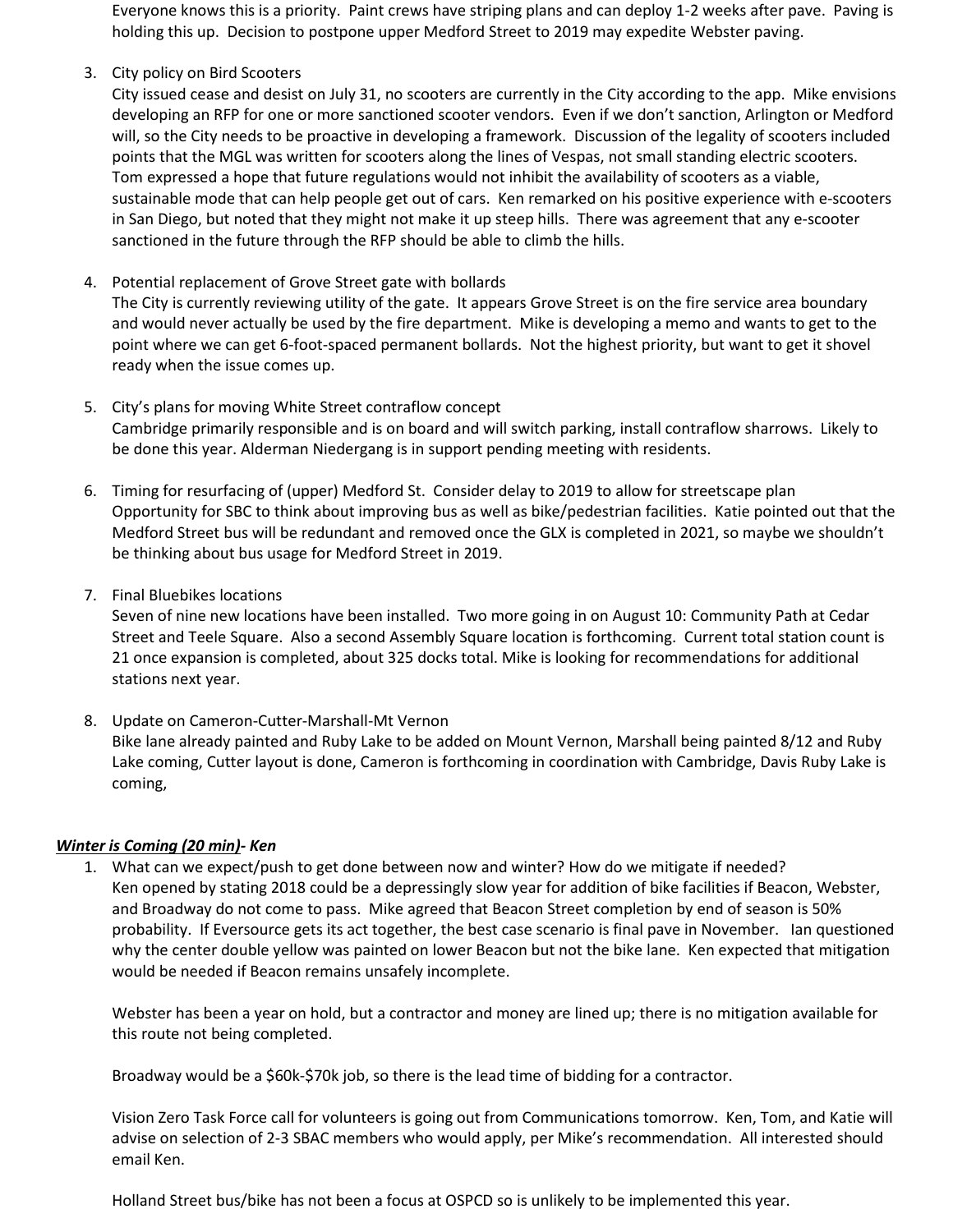Powderhouse Blvd will be re-surfaced from Powderhouse Circle to Curtis. The remaining section to Alewife Brook Parkway will be done next year. Bike lanes will be striped but there is still the possibility of a cycletrack. Mark Chase to inform the committee about this.

Sacramento Street underpass construction activity notices that Alan Moore observed were not known to Mike; however there is OSPCD desire to add this location to the pedestrian and bike counts. The construction may be only to repair the failing concrete and accessibility deterioration of the underpass.

Pedestrian Committee will be a Vision Zero action item.

Elm Street Traffic Calming is going to be taken up by the E&P team, with Brian Postlewaite. For repaving it sooner, adding a bike route weight to the paving priority list determination formula would be the best strategy, rather than street by street.

Washington Street PBLs (HSIP) not happening this year since Washington St will be closed at the GLX overpass

Lower Medford Street PBLs delayed until next year along with the final pave.

Mike advised us that SBAC and OSPCD should focus on designing streets for next April 15. The TNC funding will allow more planning capacity at OSPCD to do this.

### *Evaluation (20 min)*

- 1. Community Path crossings at Cedar St and Willow Ave
	- Ted Lester discussed how Mass General Laws, the Mass Drivers Manual, and the MassDOT separated bike lane design guide may affect the yielding right-of-way. Mike believes there is a rule that a stop sign is directed at the route with less traffic, which at the Cedar/Comm Path intersection may be a toss-up. Discussion about whether we're concerned about the practical operation or the legalities. Brandon said the issue might come up when bicyclists on the road fail to yield to bicyclists on the path. Good reason to figure this out now because there will be four more at-grade CPX crossings upon completion. Mike advocates for adding a stop sign at Buena Vista crossing. **ACTION**: confirm rule about stop sign placement at crossings that Mike remembered, then create guidance for current and future crossings.

Discussion about adding bollards to the Comm Path at each crossing to stop inadvertent as well as potentially malicious entry by motorists. **ACTION**: develop guidance for adding bollards to secure Comm Path at crossings

2. Winter snow plowing priorities

E&P Team recommended a priority of facilities to be cleared in winter, separated by those requiring special equipment and those on roads where there is no room for cars to pass if bike lane not plowed. Committee recommended removing Community Path from priority list since it is already a priority for pedestrians. Asking SBAC to approve sending the letter. **ACTION**: review the priority list and send feedback to Ted Lester prior to meeting with Stan in about 2 weeks.

3. Recommendations for a Broadway bicycle detour

GLX detour at Ball Square will be a one-year bridge closure of Broadway starting Fall 2018. E&P recommends advisory bike lane or priority bike lane around and under Harvard Street bridge (in Medford), Warner Street; also traffic calming both Boston Ave and Winchester Street. As this will require Medford to cooperate, undertake the following **ACTION**: send proposal to Medford BAC (Patrick Bibbins). Also E&P suggests City seek easement between Cedar Street and Boston Ave to dramatically shorten the official detour for bikes. City's new GLX Coordinator starts Monday. Mike pessimistic about the likelihood of the easement happening. **ACTION**: Ted to write letter summarizing recommendations to City. Katie suggested engaging the Ball Square GLX group, stating they may have more power than we think. Brandon recommended allowing two-way biking (contraflow) on Boston Avenue between Highland Rd. and Morrison Ave as a low-cost detour-shortening strategy.

4. Request for Calvin St bike facilities Skipped topic.